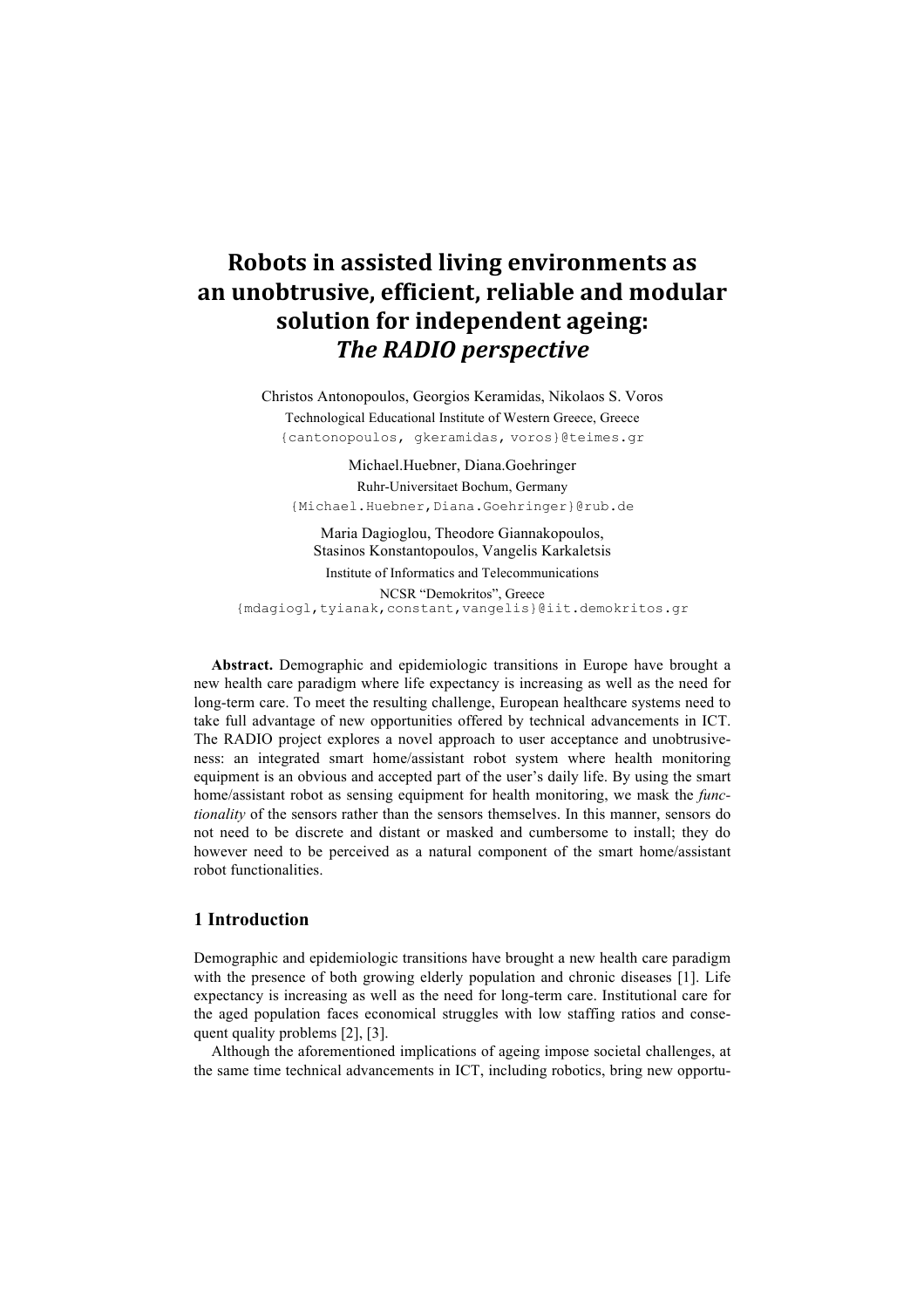nities for the ageing population of Europe, the healthcare systems, as well as the European companies providing relevant technology and services at the global scale. The full realization of this technological potential depends on:

- Concrete evidence for the *benefits for all stakeholders*, including the elderly end-users and their formal and informal care givers (secondary end-users), as well as the health care system
- *Safety of and acceptability by* the end-users
- *Cost-effectiveness* in acquisition and maintenance, *reliability*, and *flexibility* in being able to meet a range of needs and societal expectations
- The provision of functionalities that can *reduce admissions and days spent in care institutions*, and prolong the *time spent living in own home.*

RADIO project will develop an *integrated smart home/assistant robot system*, pursuing *a novel approach to acceptance and unobtrusiveness*: a system where sensing equipment is not discrete but an *obvious and accepted part of the user's daily life*. By using the integrated smart home/assistant robot system as the sensing equipment for health monitoring, we mask the *functionality* of the sensors rather than the sensors themselves. In this manner, sensors do not need to be discrete and distant or masked and cumbersome to install; they do however need to be perceived as a natural component of the smart home/assistant robot functionalities. In pursuing these goals, the main objectives of RADIO are:

- To develop methods for detecting the *activities of daily life (ADL)* and *mood* conditions that are pertinent for *detecting early symptoms of cognitive impairment* and *social exclusion*, and to compare their accuracy against that of more obtrusive setups.
- To place the robot as the *central focus of interaction* for a whole range of automations offered by the smart home, besides the assistance offered by the robot itself. This enhances acceptance of the robot's *sensing equipment* as a necessary part of the robot's functionality.
- To base the design on existing *reliable*, *safe*, and *low-cost robotic and home automation solutions*, without requiring specialized hardware.
- To embed recognition methods in *hardware sensing and processing components*, which form a *modular system* that can be deployed in *different configurations and mixes of components* without requiring extensive effort or specialized knowledge for reconfiguration.
- To evaluate how well the RADIO-provided information can *drastically reduce precautionary admissions and days spent in care institutions* by *detecting early symptoms of cognitive impairment*.
- To integrate individual home deployments into a wide area network of RADIO home deployments, medical institutions, and mobile devices of informal care givers; into an *information transmission and management system* that is by design *scalable* and *secure and privacy-preserving*.

In order to achieve its ambitious objectives, the RADIO project will carry out research in several ICT fields. In the remainder of this paper we first frame this research in the context of the RADIO architecture (Section 2) and then proceed to present the envisaged smart home/robotics environment (Section 3), data analysis (Section 4),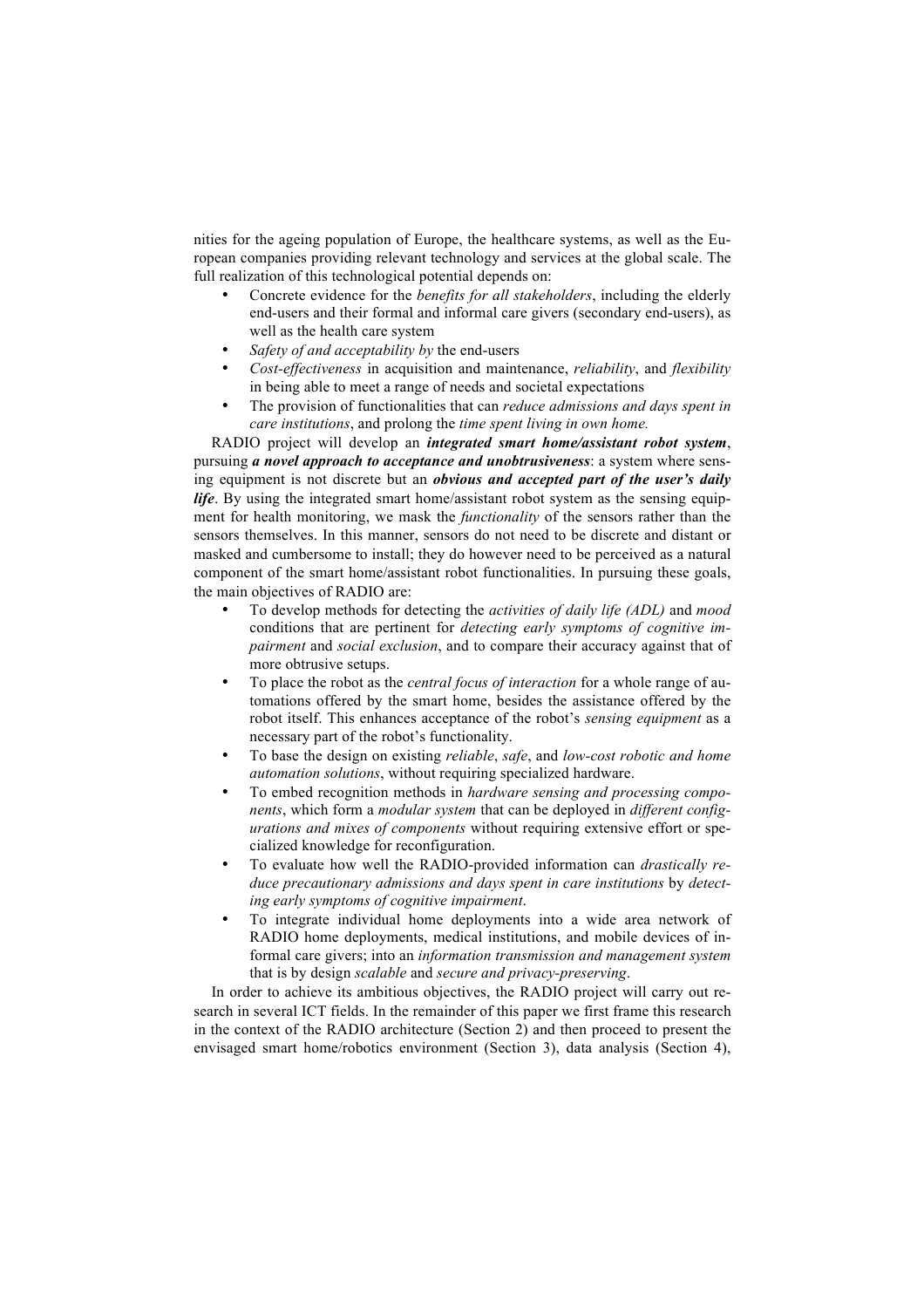

embedded system design (Section 5) and communications infrastructure (Section 6), and conclude (Section 7).

Figure 1: Conceptual architecture of the RADIO system

# **2 Use Cases and System Architecture**

One of the core premises that RADIO will test is that *user acceptance* can be achieved by minimizing the levels of awareness being monitored: system actions and behaviours are apparently serving the end user's convenience and no action is explicitly motivated by health monitoring. RADIO also assumes a pragmatic stance towards the technology readiness level of robotic autonomy and cognitive systems, and actually turns into its advantage the relatively low level of autonomy that robots enjoy: it lowers user expectations on its cognitive abilities and gains acceptance and familiarity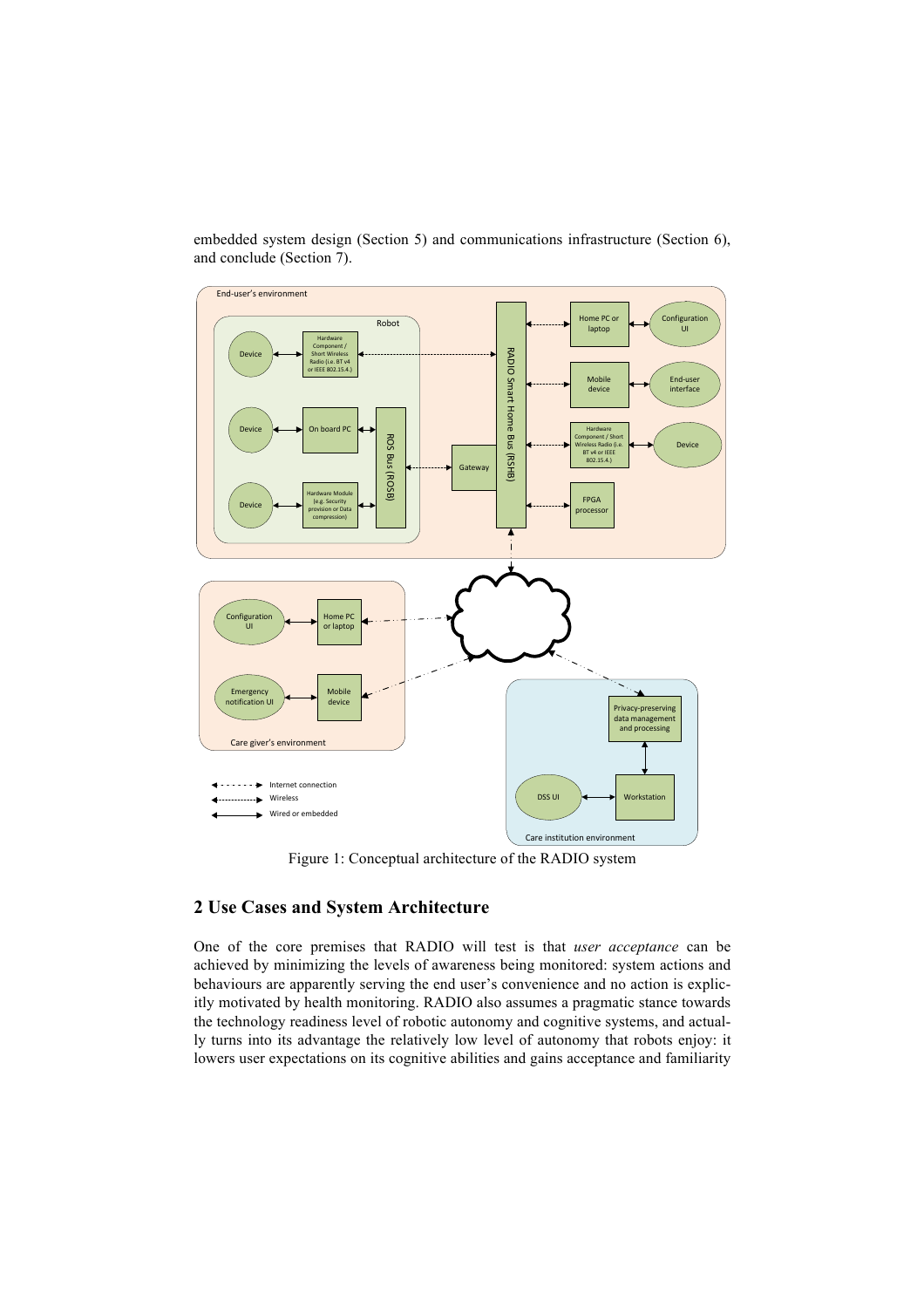by not presenting itself as an omnipotent helper but rather as a pet that depends on the user more than the user depends on it.

The primary end users are elderly people who need assistance in order to maintain their independence and quality of life. *RADIO* aims to offer a number of smart home automation conveniences including a thoroughly integrated *domestic assistant* robot. Besides running errands such as looking through the house for eyewear or keys or bringing medication, the robot also acts as the contact point for home automation conveniences, such as lights that can be switched on and off, heating that can be turned up or down, etc. It collects and analyses behavioural data in order to attract a doctor's attention when necessary, helping diagnose symptoms early and take timely remedial action. Through its direct involvement in the end-users daily activities, RADIO observes *Activities of Daily Life (ADL)* and aims to exploit these observations to establish ADL patterns and to identify deviations.

The RADIO system will be accessed via *user interfaces (UI)* specifically designed for the elderly *primary end-users*, their *care givers*, and the *clinicians*. The main design goals for the *primary end-users* and the *care givers* UI are ease of use by people with minimal familiarization with ICT systems and, especially the former, by people suffering from cognitive impairments that affect memory. The *clinicians UI*, by contrast, is a more complex front-end for *decision support systems* that allow monitoring by clinicians as well as research and experimentation using aggregate and anonymous data collected from multiple deployments of the system (Figure 1).

# **3 Integrating Smart Home Systems and Robotics Technology**

Home automation is not a passing trend but is expected to become as prominent feature of our daily lives as television sets, phones and tablets are today. It is natural that integrating robotics technologies into home automation infrastructure is going to afford us the most seamless integration of the robot in its smart home environment.

This integration, however, is a major undertaking due to the large number of competing protocols and standards related to home automation. Smart home systems integrate mature, off-the-self sensing and actuation components around a *home gateway* that provides telecommunications, central control, and intelligence. However, fast development by many companies who wanted to position their products on the market led vendors to develop incompatible communication protocols for their products. Although some standardization has been achieved, there are still several standards for physically wiring devices in actual use in homes that need to be considered in the context of RADIO:

- The *Digital Addressable Lighting Interface (DALI)* is used to control light systems, means transformers, dimmers, LED lights, and other endpoints.
- The *European Installation Bus (EIB)* standard describes how sensors and actuators in a house automation system have to be connected. It also describes the communication protocol. EIB is used for alarm systems, light control, and shutter for windows.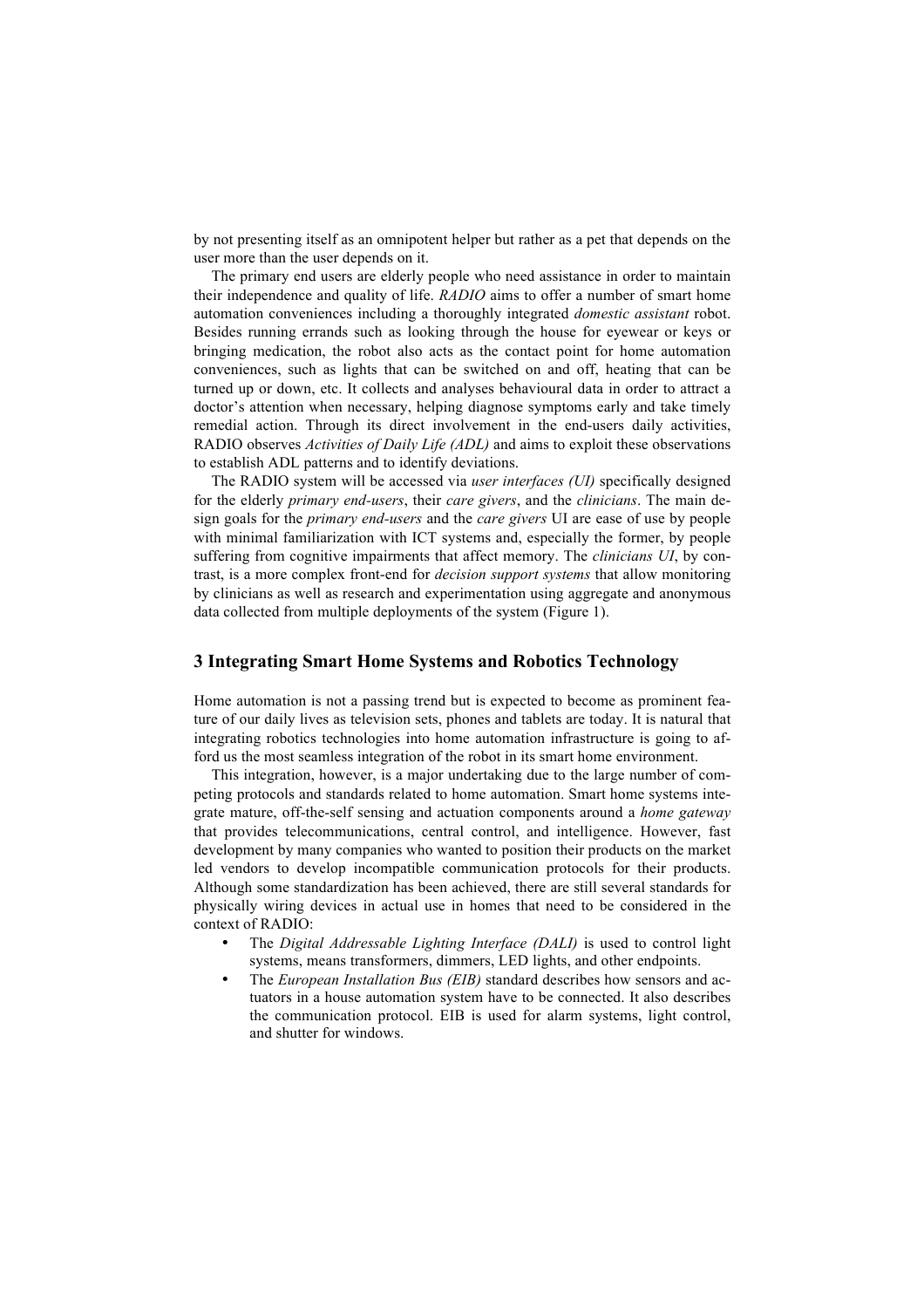- *Konnex-Bus (KNX)* describes the connection of sensors and actuators in house automation and integrates three bus systems: EIB, BatiBus, and EHS.
- *Local Operating Network* (LON) is a Fieldbus and US standard with was adopted also in Europe. The standard allows that devices of different vendors can communicate.
- Last but not least, the *Standard Motor Interface (SMI)* allows to control drives e.g., in shutters for windows.

The wireless communication systems are also manifold. Currently the following standards are used for wireless home automation: *EnOcean*, *ZigBee*, *Z-Wave*, *WLAN*, and *Bluetooth*. In robotics, integration is typically centred on an on-board PC that uses the *Robot Operating System (ROS)*<sup>1</sup> middleware to integrate sensing and actuation over the Ethernet, WiFi, and USB communication channels typically available to PCs.

The RADIO project focuses to handle the communication between the most relevant wired and wireless home automation standards and the robots. For this purpose, based on a standard the gateway functionality will be deployed. The *OSGi Framework*<sup>2</sup> is an open, modular and scalable *service delivery platform*. It enables as software basis platform the networking of devices from different vendors. However, the platform has to be extended and evaluated to handle also the domain of robotic. Since the standard was developed for connecting end points e.g., from Telemetry, Assisted Living, mobile phones, and PDAs, it is not dedicated for the usage in the robot domain. However, since this is an open standard which is established, the consortium decided to use this platform as the start for the integration of robots into house automation.

#### **4 Data Collection and Processing**

RADIO aims to detect ADL related to *basic self-care tasks*, such as dressing, eating, feeding and functional mobility, as well as *instrumental ADL* related to housework and device usage (e.g., telephone). ADL detection will be based on visual, depth, and audio signal analysis as well as their fusion. For instance, detecting eating-related events will be based on audio-visual analysis, while functional mobility will be based on recognizing motion patterns in depth and range data.

Apart from the ADL mentioned above, the project will also experiment with detecting more complex events, such as meal preparation, cleaning up, using technology and taking medications. RADIO will also face significant communication and technology integration challenges, ranging from efficient and secure data transfer, cooperative communication, data processing, sensors-actuators efficient cooperation, low power operation, and communication technologies heterogeneity. Besides ADL, the project will also integrate methods for recognizing *mood* from speech and facial char-

<sup>&</sup>lt;sup>1</sup> ROS is maintained by the *Open Source Robotics Foundation (OSRF)*. More information about ROS and OSRF can be found at http://www.ros.org and http://www.osrfoundation.org

<sup>&</sup>lt;sup>2</sup> More information about OSGi can be found on the homepage of the OSGi alliance (http://www.osgi.org)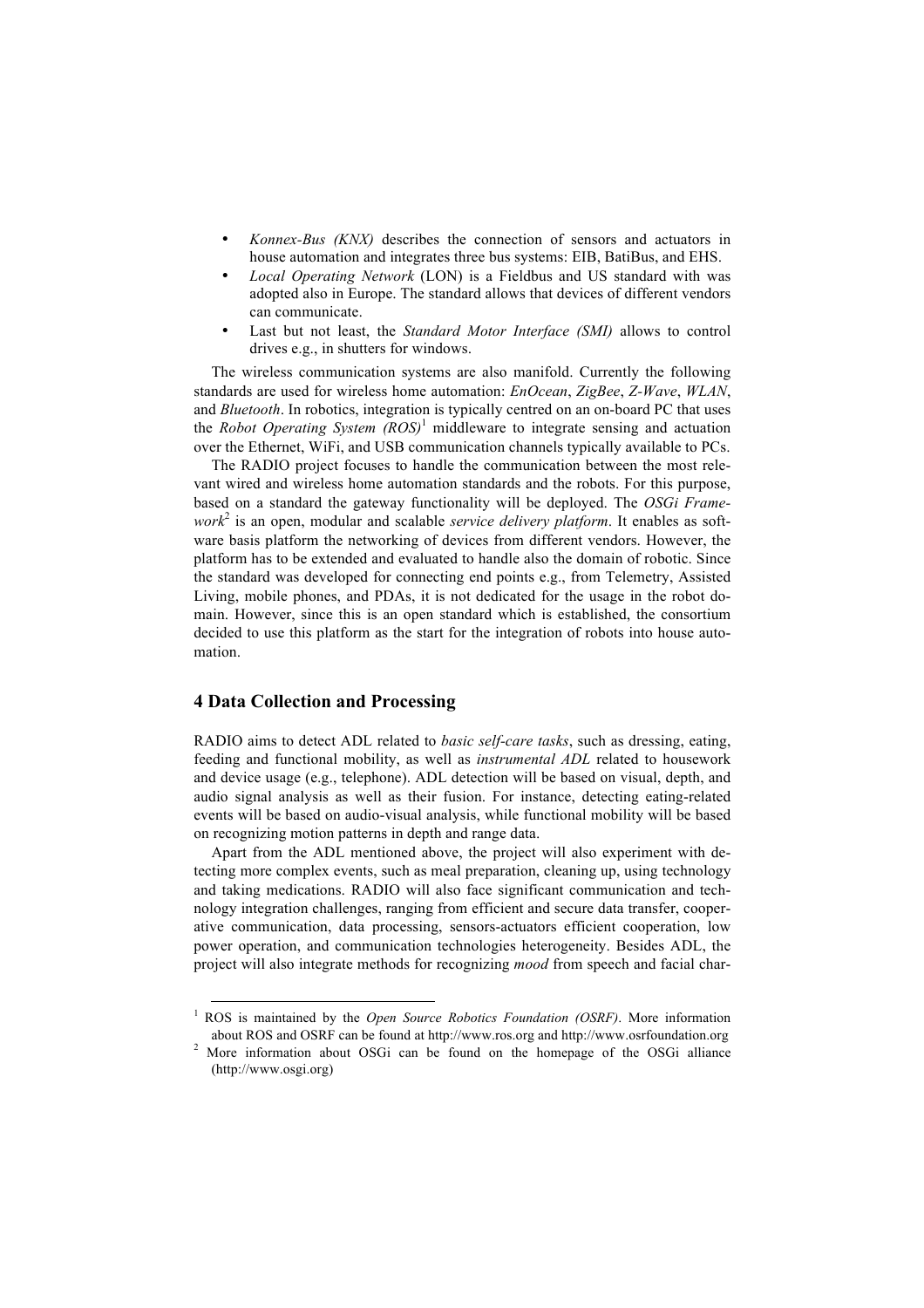acteristics. Since the robotic platform will only be able to react to simple spoken commands and not engage in any type of conversation, audio analysis will be mostly based on acoustic features rather than the content of the user's utterances. In addition, *speaker diarization* will be used to isolate utterances by the person of interest, but also to provide information about social life and other signs of social exclusion.

The relevant literature is rich, but extension and adaptation will be needed in order to meet RADIO requirements. In instance, [4] try to monitor certain dressing activity failures, using both radio frequency Identification (RFID) tracking and computer vision processing. The failures they monitored were: putting on clothes a) in the wrong order, b) backwards or other way around, c) only partially d) at an inappropriate number of layers for the current temperature and e) at a wrong part of the body. They used a Bayesian model in order to infer the dressing step using the RFID tags, which had been embedded in clothes and a clustering scheme to infer simple dressing events using rules and finally fused the results. [5] tackled also the problem of clothes change, however in that case only the result is tracked (i.e., the change of a particular clothing) based on depth and RGB information that stems from a Kinect sensor.

Various already existing efforts will be considered for the purposes of RADIO. [6] used RFIDs to detect nine ADL activities. Wireless gloves with embedded RFIDs have been successfully used, among which oral hygiene, toileting, washing and personal appearance. Fusion of RFID and visual properties have also been addressed: [7] tackles the problem of automatically learning of object models from video by using sparse and noisy RFID readings, common-sense knowledge and visual features, in a kitchen, in order to recognize activities by identifying the objects which are being used in the scene. [8] focuses on five basic ADL activities: telephone use, hand washing, meal preparation, eating and medication use, and cleaning. They used various sensors (e.g., motion, temperature, sensors that monitor water and stove burner use etc.) They applied naive Bayes classifiers and Markov models so as to recognize the aforementioned activities. [9] presents a system that uses visual features and custom logic rules in order to recognize steps in hand washing by tracking a) of hand location and b) of step-specific object locations, specifically the soap and towel. [10] successfully fused several sensors with an SVM classification scheme to recognize several ADLs (e.g., dressing, hygiene). [11] uses kinematic sensors (specifically, wearable wireless accelerometers) to detect several ADLs. [12] uses an RGB-D camera to recognize potentially dangerous activities for elderly people, along with several ADLs. They track joints on the human body, which have been provided by Microsoft Kinect API1 and extract kinematic features. For the recognition of simple activities, they use several one-vs-all SVM classifiers, while for finer activities (i.e., ADLs) they adopt a bag-of-motion-features approach and then apply SVM classifiers. [13] also used the Kinect sensor in order to monitor intake gestures in the context of spotting specific ADL's of eating and drinking in a home setting.

A critical and quite challenging area will be sound and speech processing algorithms. Sound analysis has been mainly used to detect bathroom activity, e.g., [13], in the context of recognizing bathing, toilet use, and personal hygiene ADLs. Also, acoustic information has been used (e.g., in the USEFIL project) in order to detect sounds relevant to general events: doorbell, phone ring and speech, while [14] adopts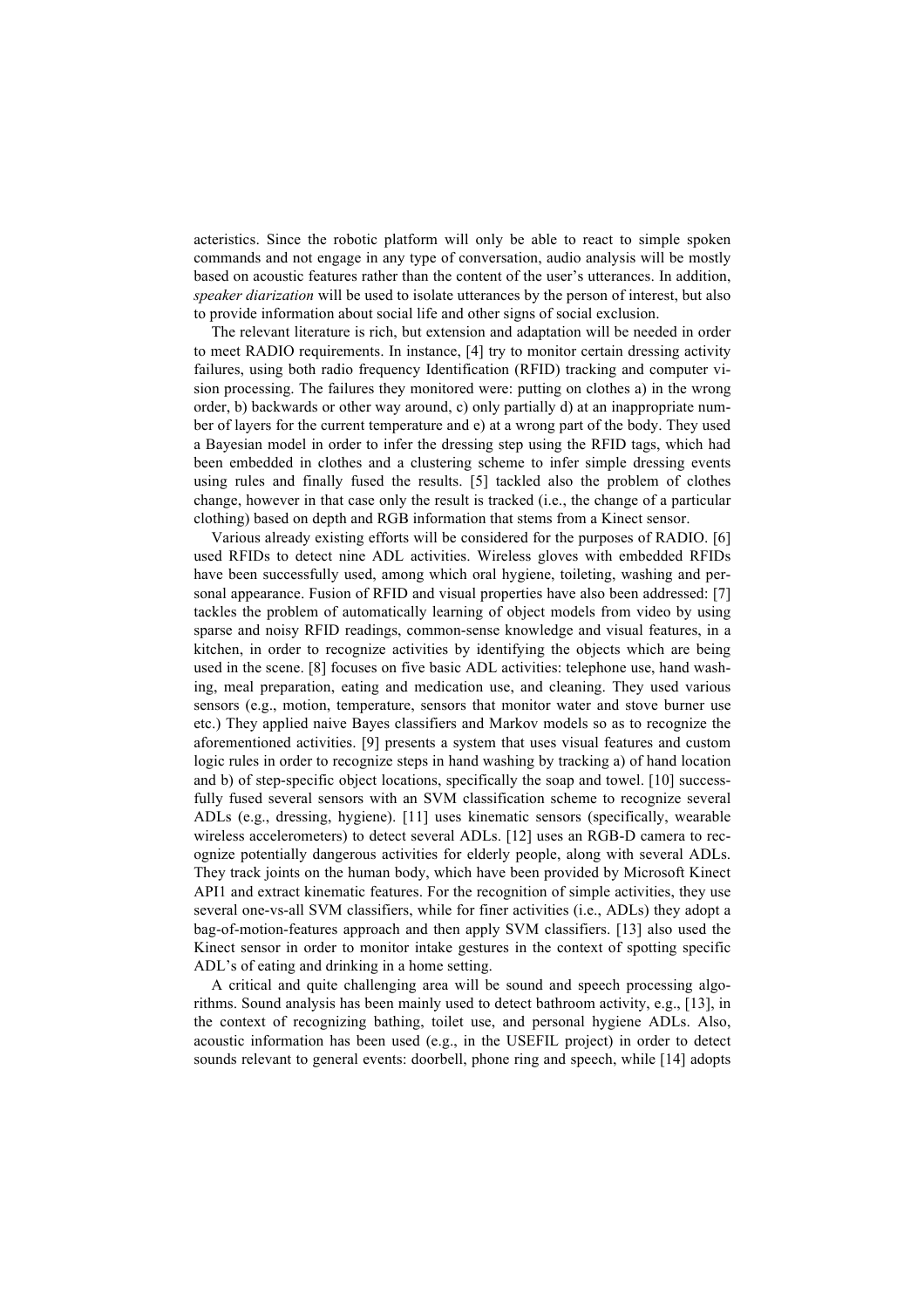baseline audio analysis approaches to detect ADL-specific audio events (dish washing, step sounds etc.). In addition, audio information can be rather useful when recognizing emotions from speech [15]. In most cases, due to the importance of face in emotion expression and perception, most of the affect recognition studies focus on combining information from visual-based facial expression analysis [16]. It has to be noted here, that speaker diarization [17] will be used in order to discover speakerspecific information before applying the speech-based emotion recognizer. In addition, the application of a speaker diarization step will help us to extract useful information regarding the social activity of the users (dialogue detection, types of dialogues etc.).

#### **5 Embedded systems design and hardware accelerators**

In the RADIO project, a significant effort will be given to the design and implementation of the underlying hardware platform. Our vision is to equip the robotic system with dedicated FPGA-based processors, memory systems, and accelerators. Apart from the low power requirements, prime design objectives of the hardware substrate will be safety, availability, reliability, and fault-tolerance. We plan to strike the best balance between those partially contradictory design goals through two main directions.

First, sophisticated offloading techniques will be devised. Our target towards this direction is to formulate a synergistic environment in which specific parts of the computational workload will be forwarded to the backbone for (further) processing. Those parts of the workloads can be either computational intensive pieces of code or critical parts of the executing applications. A combination of local and remote execution taking into account the well known communication vs. computation ratio will be also examined. However, in our case, this classic "communication vs. computation" tradeoff will be extended to include the concerts of reliability and fault-tolerance [35]. For example, given a set of processing (local or remote) units, which is the most reliable unit for a given algorithm or a program phase of an algorithm? In principal, bit-level processors can execute more reliable bit-level algorithms (e.g., security algorithms), but bit level processors are too slow, that in turn means, power inefficient. In addition, the data transactions between the local (robotic) system and the remote system (back office) are also a significant source of errors.

Second, at the lower level, we plan to attack the challenges posed at the hardware level thought extensive reconfiguration [36]. While reconfiguration is widely considered as a technique to improve the performance or the power of a system [37], our aim is to use the concept of reconfiguration in order to increase the reliability, the safety, and the responsiveness of the robotic system. This requires to build power vs. performance vs. reliability (as well as safety) Pareto curves and use the notion of a reconfiguration in order to traverse those curves (statically or dynamically) in order to identify the ideal point(s) that meet specific (user or system) objectives. More importantly, in order to maximize the resulting benefits, we plan to include in the design space, application-level reconfigurations [36]. The application domain of the RADIO project is amenable to reconfiguration either at the algorithmic level (e.g., more re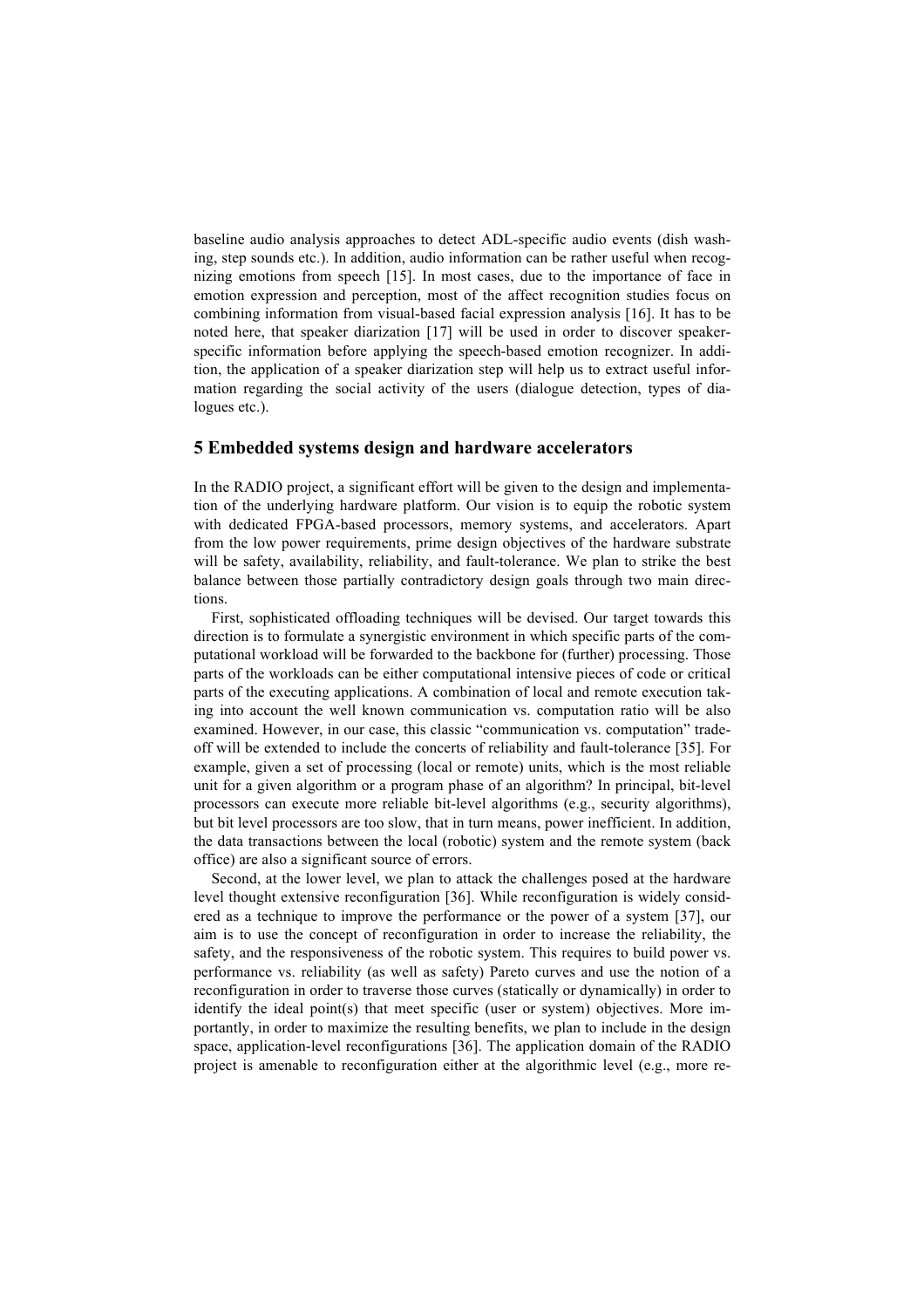laxed data transformations) or at the data representation level (e.g., floating point vs. fixed points variables). In other words, the innovation in our case is that core and memory reconfigurations are going to happen in concert with application reconfiguration so as to be synergistic towards meeting specific objectives.

Memory reconfiguration entails a vast array of techniques: resizing on-chip memory to fit program needs [37], optimizing cache architectures for dynamic and static power consumption [38], optimizing shared-memory communication via custom cache coherence protocols [39], modifying the replacement policies for minimizing miss rates in caches [40], compressing data and removing data redundancies, managing caches shared by multiple applications, partitioning the on-chip memory for different functionalities (caches, scratchpads, loop buffers, etc.) and any combination of the above. While the reconfiguration space is vast in this project we will combine the mechanisms that work synergistically and provide global, application-driven policies for applying these mechanisms. Our goal is to provide a malleable core and memory system that can be efficiently adapted to the needs of an application using both static (application information) and run-time information (hardware monitoring & feedback).

#### **6 Communication Infrastructure using WSN**

Concerning *Wireless Sensor Network (WSN)* technologies, the embedded sensor that will be used in the context of distributed sensor data analysis will include experimental development boards as well as off-the-shelf commercial products. In the context of the RADIO platform, communication and interfacing capabilities of WSN sensors will be enhanced through low power advanced operation as well as advanced communication approaches including cooperative communication, data fusion and multi-hop communication.

In that respect, significant progress beyond the state-of-art is anticipated in ICT areas including efficient wireless sensor networks. Targeting on one hand a system able to handle a wide range of different and diverse sensors and one the other a highly extendible and evolving platform an adequate codification approach must be followed enabling communication in a structured and open way. Such schemes will significant ease the management of enormous and diverse amount of information. Significant input to this approach will be provided by open standards such as VITAL [18] and DICOM [19] and relevant research efforts [20]. During the last few years interesting research efforts have been presented concerning home monitoring of people with a specific condition. However most of them are based on a passive approach [21], [22] whereas RADIO aims towards a more active approach which will engage the user himself in order to make him feel more active, creative, self-reliant and useful.

Additionally, most efforts assume a single, specific communication technology and/or limited types of sensor which significantly limits flexibility and extendibility. In both aspects RADIO aims to offer wide support of available options so as to maximize usefulness and practicality [22], [23], [24]. Supporting state-of-the-art communication technologies such as Bluetooth v4 and IEEE 802.15.4 and extending low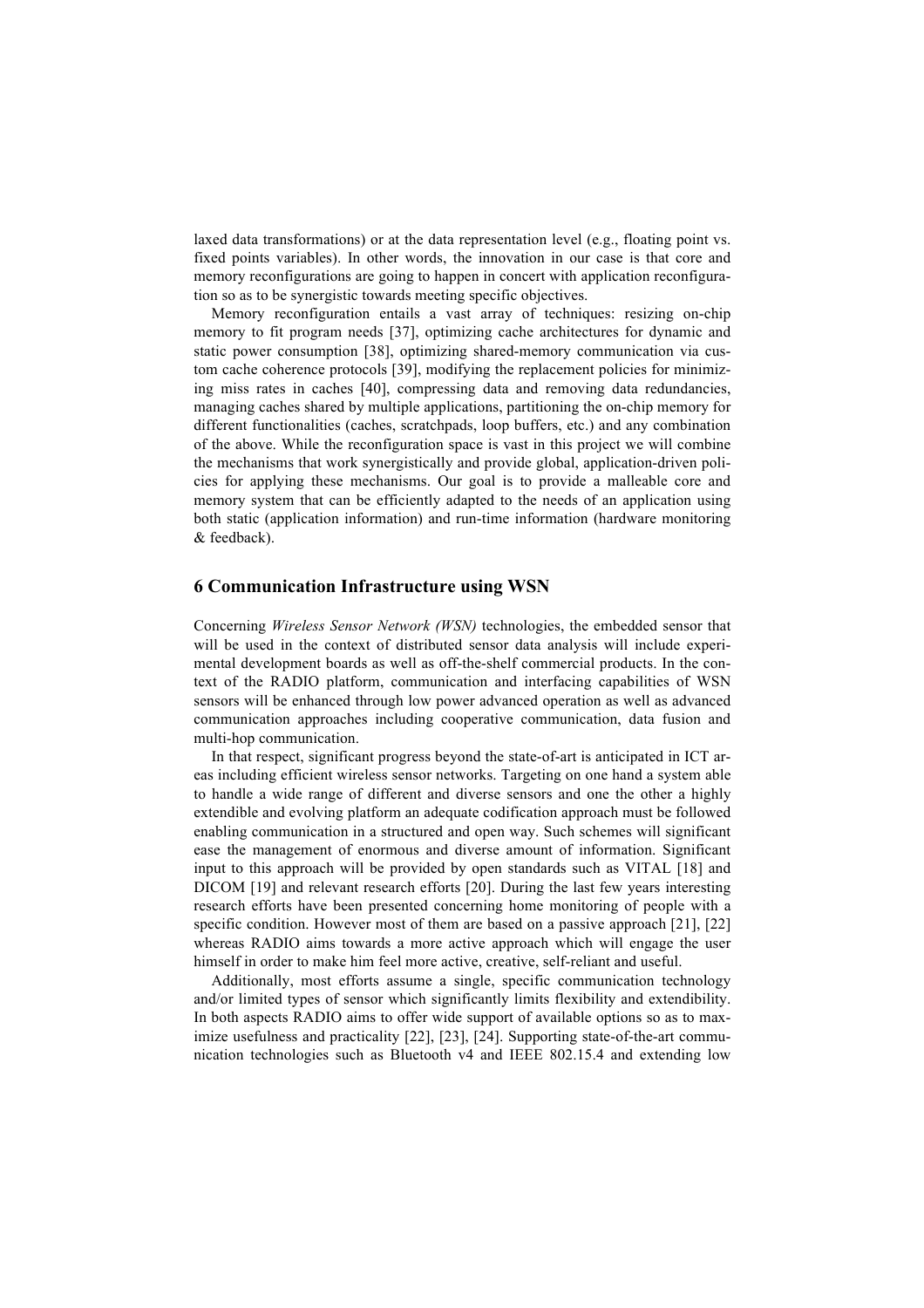power communication capabilities will comprise a critical goal of the project. At the same time enhancements will be pursued in data management areas concerning context aware data process, data fusions etc. aiming to offer a more intelligent and efficient wireless sensor network. When multiple and mobile sensors are deployed in a home environment a critical challenge that must be addressed is potential disconnections of specific nodes (e.g., a person wearing sensors transferring data using IEEE 802.15.4 and the respective receiver are more than two rooms away from each other will probably lose direct connectivity to the receiver). In such scenarios the nodes can still be connected over multi-hop communication paths. Of course multi-hop communication is not new to WSN but RADIO aims to study the possibility to furthered enhance the usefulness and practicality of such features compared to existing state-ofthe-art efforts. A common characteristic of relative efforts is the goal to address a very specific case usually characterized by quite limiting assumption including the use of specific communication technology or the transferring of specific sensor data [25], [26], [27], [28]. In that respect RADIO aims to offer to enhance usefulness in terms of flexible support of various communication technologies and data types using a common and extendible codification scheme. A very interesting approach is presented in [29] where multi-hop communication is used as a way to actually enhance security. Such approaches can also be extended in RADIO through the use of efficient encryption components while identifying and taking into consideration adequate data management processes able to address soft security issues such as data mishandle, authorized access, EC security regulations compliance etc.

Another area able to offer significant performance and efficient benefits yet not receiving adequate interesting in WSNs is cooperative communication [30]. In general the term cooperative communication in RADIO is used for approaches where nodes receiving (or overhearing) data don't just convey them to the final receiver but instead they use data in order to enhance communication efficiency. Such approaches have attracted significant interest in more resource rich network technologies such as Wi-MAX [31], [32] but can also benefit RADIO network setups as well. In [33] and [34] a very interesting use of cooperative communication aiming to enhance communication security is offered, which can also be exploited in the context RADIO and extended through the use of state-of-the-art encryption components.

#### **7 Conclusion**

The RADIO project provides an integration of robotic equipment in the environment of house automation. The high number of solutions in terms of protocols requires the development of a platform, which unifies all these different standards to enable a common interface for the robot's data access. This platform can be seen as gateway between the robot's data access and the connection to the house automation busses. Such a platform needs to support different real-time requirements, specific bus operations (e.g., cyclic messages, spontaneous messages etc.). A setup like this has the complexity like a gateway in the automotive domain. Due to this fact, a platform with sufficient computational capacity has to be selected. We envision here an FPGA-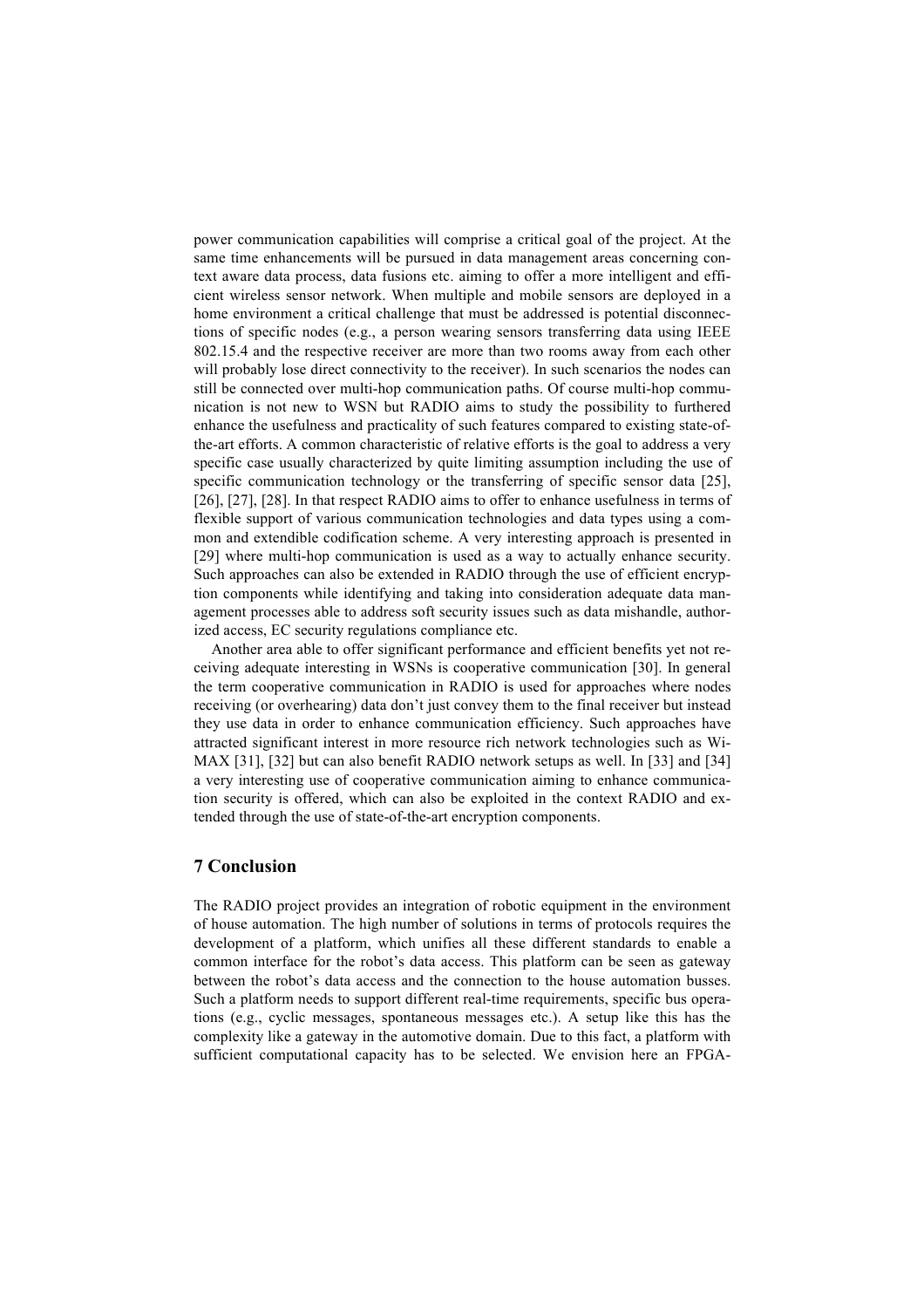based design which is high performant and also flexible to future bus systems, which may be developed after the projects end.

An FPGA-based platform is also envisioned to host the algorithms used on the robotics platform. Here the best trade-off between communication and computation (at the local node) has to be found. Definitely, the processing of data near the sensor node might be the preferred solution in terms of power efficiency, but the highly dynamic scenario within the context of RADIO might lead to new approaches and solutions.

#### ACKNOWLEDGMENT

This study is funded by the European Commission through the Horizon 2020 Programme (H2020/PHC-19-2014) under the Research and Innovation Action "RADIO - *Robots in assisted living environments: Unobtrusive, efficient, reliable and modular solutions for independent ageing*".

# **References**

- [1] R. Lee. "The Outlook for Population Growth.". Science 333, 2011.
- [2] B. A. Kash, C. Hawes, C. D. Phillips. "Comparing staffing levels in the Online Survey Certification and Reporting (OSCAR) system with the Medicaid Cost Report data: are differences systematic?" Gerontologist, 2007.
- [3] R. Weech-Maldonado, L. Meret-Hanke, M. C. Neff, and V. Mor. "Nurse staffing patterns and quality of care in nursing homes." Health Care Manage Rev. 2004.
- [4] A. Matic, P. Mehta, J. M. Rehg, V. Osmani, and O. Mayora, O. "Monitoring dressing activity failures through RFID and video." Methods of information in medicine, 2012.
- [5] D. Sgouropoulos, T. Giannakopoulos, S. Petridis, and S. Perantonis. "Clothes change detection using the Kinect sensor." Submitted to International Conference on Signal Processing and Multimedia Applications, 2014.
- [6] M. Philipose, MK. P. Fishkin, M. Perkowitz, D. J. Patterson, D. Fox, H. Kautz, and D. Hahnel "Inferring activities from interactions with objects." IEEEPervasive Computing, 2004.
- [7] J. Wu, A. Osuntogun, T. Choudhury, M. Philipose, and J. M. Reh"A scalable approach to activity recognition based on object use." Proceedings of the IEEE International Conference on Computer Vision, 2007
- [8] D.J. Cook and M Schmitter-Edgecombe. "Assessing the quality of activities in a smart environment." Methods of information in medicine, 2009.
- [9] A. Mihailidis, B. Carmichael, and J. Boger. "The use of computer vision in an intelligent environment to support aging-in-place, safety, and independence in the home". IEEE Transaction on Information Technology in Biomedicine, 2004.
- [10] A. Fleury, N. Noury, and M. Vacher. "Supervised classification of activities of daily living in health smart homes using SVM." Proceedings of the IEEE Annual International Conference in Engineering in Medicine and Biology Society, 2009.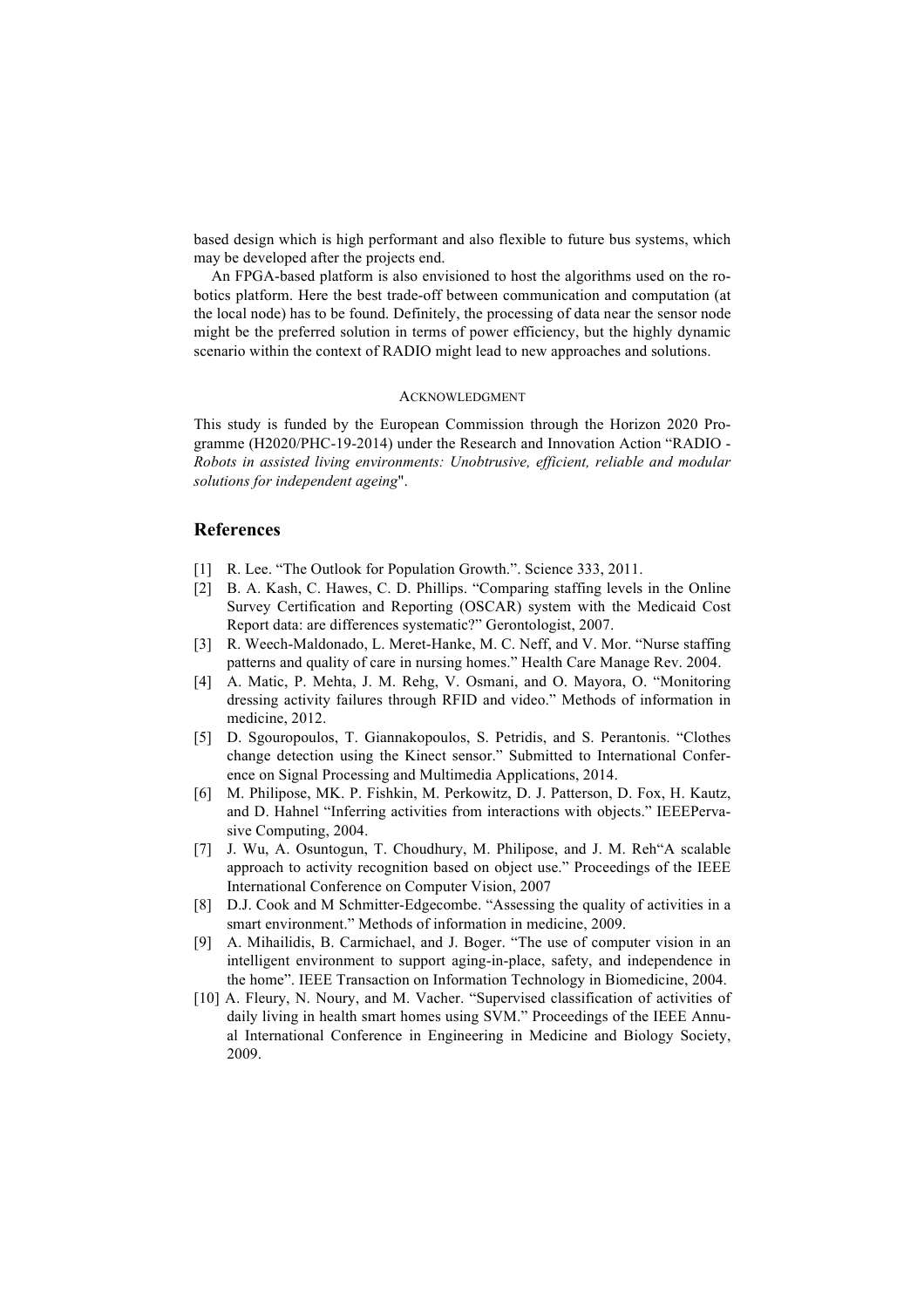- [11] A. Dalton, F. Morgan, and G. Olaighin. "A preliminary study of using wireless kinematic sensors to identify basic Activities of Daily Living." Proceedings of the IEEE Annual International Conference in Engineering in Medicine and Biology Society, 2008.
- [12] C. Zhang, and Y. Tian "RGB-D Camera-based Daily Living Activity Recognition." Journal of Computer Vision and Image Processing, 2012.
- [13] H. M. Hondori M. Khademi, M. and C.V. Lopes "Monitoring intake gestures using sensor fusion (microsoft kinect and inertial sensors) for smart home telerehab setting." Proceedings of the IEEE Healthcare Innovation Conference, 2012.
- [14] M. Vacher, A. Fleury, F. Portet, J. F. Serignat, and N. Noury "Complete sound and speech recognition system for health smart homes: application to the recognition of activities of daily living." Chapter 33, D. Campolo (ed.), New Developments in Biomedical Engineering. 2010.
- [15] S. G. Koolagudi, and K. S. Rao. "Emotion recognition from speech: a review." International Journal of Speech Technology, 2012.
- [16] Z. Zeng, M. Pantic, G. I. Roisman, and T.S. Huang "A survey of affect recognition methods: Audio, visual, and spontaneous expressions." IEEE Trans on Pattern Analysis and Machine Intelligence 31(1), 2009.
- [17] T. Giannakopoulos and S. Petridis. "Fisher linear semi-discriminant analysis for speaker diarization.". IEEE Transaction on Audio, Speech, and Language Processing, 2012.
- [18] CEN. Health informatics Vital signs information representation VITAL. CEN ENV13734, 1999.
- [19] ACR. DICOM Supplement 30: Waveform Interchange, Revision 1.1. Document for Letter Ballot: NEMA Standard Pub, 1999
- [20] A. P. Anagnostaki. "A Novel Codification Scheme Based on the VITAL and DICOM Standards for Telemedicine Applications." IEEE Transactions On Biomedical Engineering, 2002.
- [21] M. Alwan. "Passive In-Home Health and Wellness Monitoring: Overview, Value and Examples." Proceedings of IEEE Annual International Conference of the IEEE EMBS, 2009.
- [22] H. Marko. "Wireless System for Patient Home Monitoring". Proceedings of International Symposium on Wireless Pervasive Computing, 2007.
- [23] S. Raj. "Implementation Of Pervasive Computing Based High Secure Smart Home System." Proceedings of IEEE International Conference on Computational Intelligence & Computing Research, 2012.
- [24] A. Maciuca. "Wireless Sensor Network Based on Multilevel Femtocells for Home Monitoring." Proceedings of IEEE International Conference on Intelligent Data Acquisition and Advanced Computing Systems: Technology and Applications, 2013.
- [25] F. J. Fernandez-Luque, J. Zapata, and R. Ruiz. "A System for Ubiquitous Fall Monitoring at Home via a Wireless Sensor Network." Proceedings of IEEE Annual International Conference in Engineering in Medicine and Biology Society, 2010.